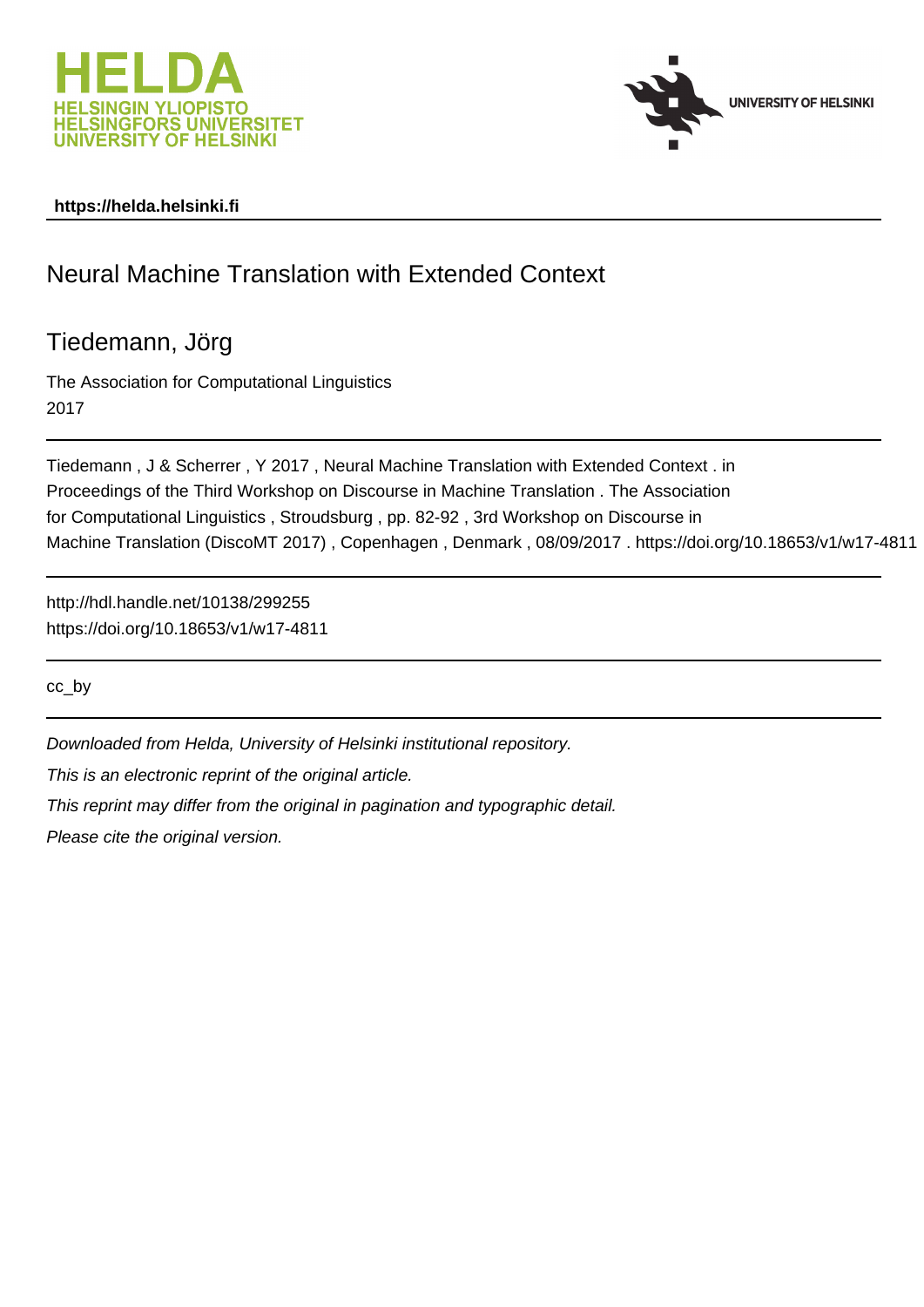# Neural Machine Translation with Extended Context

Jörg Tiedemann and Yves Scherrer Department of Modern Languages University of Helsinki

## **Abstract**

We investigate the use of extended context in attention-based neural machine translation. We base our experiments on translated movie subtitles and discuss the effect of increasing the segments beyond single translation units. We study the use of extended source language context as well as bilingual context extensions. The models learn to distinguish between information from different segments and are surprisingly robust with respect to translation quality. In this pilot study, we observe interesting cross-sentential attention patterns that improve textual coherence in translation at least in some selected cases.

### 1 Introduction

Typical models of machine translation handle sentences in isolation and discard any information beyond sentence boundaries. Efforts in making statistical MT aware of discourse-level phenomena appeared to be difficult (Hardmeier, 2012; Carpuat and Simard, 2012; Hardmeier et al., 2013a). Various studies have been published that consider textual coherence, document-wide translation consistency, the proper handling of referential elements such as pronominal anaphora and other discourse-level phenomena (Guillou, 2012; Russo et al., 2012; Voigt and Jurafsky, 2012; Xiong et al., 2013a; Ben et al., 2013; Xiong and Zhang, 2013; Xiong et al., 2013b; Loaiciga et al., 2014). The typical approach in the literature focuses on the development of task-specific components that are often tested as standalone modules that need to be integrated with MT decoders (Hardmeier et al., 2013b). Modest improvements could, for example, be shown for the translation of pronouns (Le Nagard and Koehn, 2010; Hardmeier and Fed-

erico, 2010; Hardmeier, 2014) and the generation of appropriate discourse connectives (Meyer et al., 2012). Textual coherence is also often tackled in terms of translation consistency for domainspecific terminology based on the one-translationper-discourse principle (Carpuat, 2009; Tiedemann, 2010; Ma et al., 2011; Ture et al., 2012).

Overall, none of the ideas lead to significant improvements of translation quality. Besides, the development of task- and problem-specific models that work independently from the general translation task is not very satisfactory. However, the recent success of neural machine translation opens new possibilities for tackling discourserelated phenomena in a more generic way. In this paper, we present a pilot study that looks at simple ideas for extending the context in the framework of standard attention-based encoder-decoder models. The purpose of the paper is to identify the capabilities of NMT to discover cross-sentential dependencies without explicit annotation or guidance. In contrast to related work that modifies the neural MT model by an additional context encoder an a separate attention mechanism (Jean et al., 2017), we keep the standard setup and just modify the input and output segments. We run a series of experiments with different context windows and discuss the effect of additional information on translation and attention.

# 2 Attention-Based NMT

Encoder-decoder models with attention have been proposed by Bahdanau et al. (2014) and have become the de-facto standard in neural machine translation. The model is based on recurrent neural network layers that encode a given sentence in the source language into a distributed vector representation that will be decoded into the target language by another recurrent network. The attention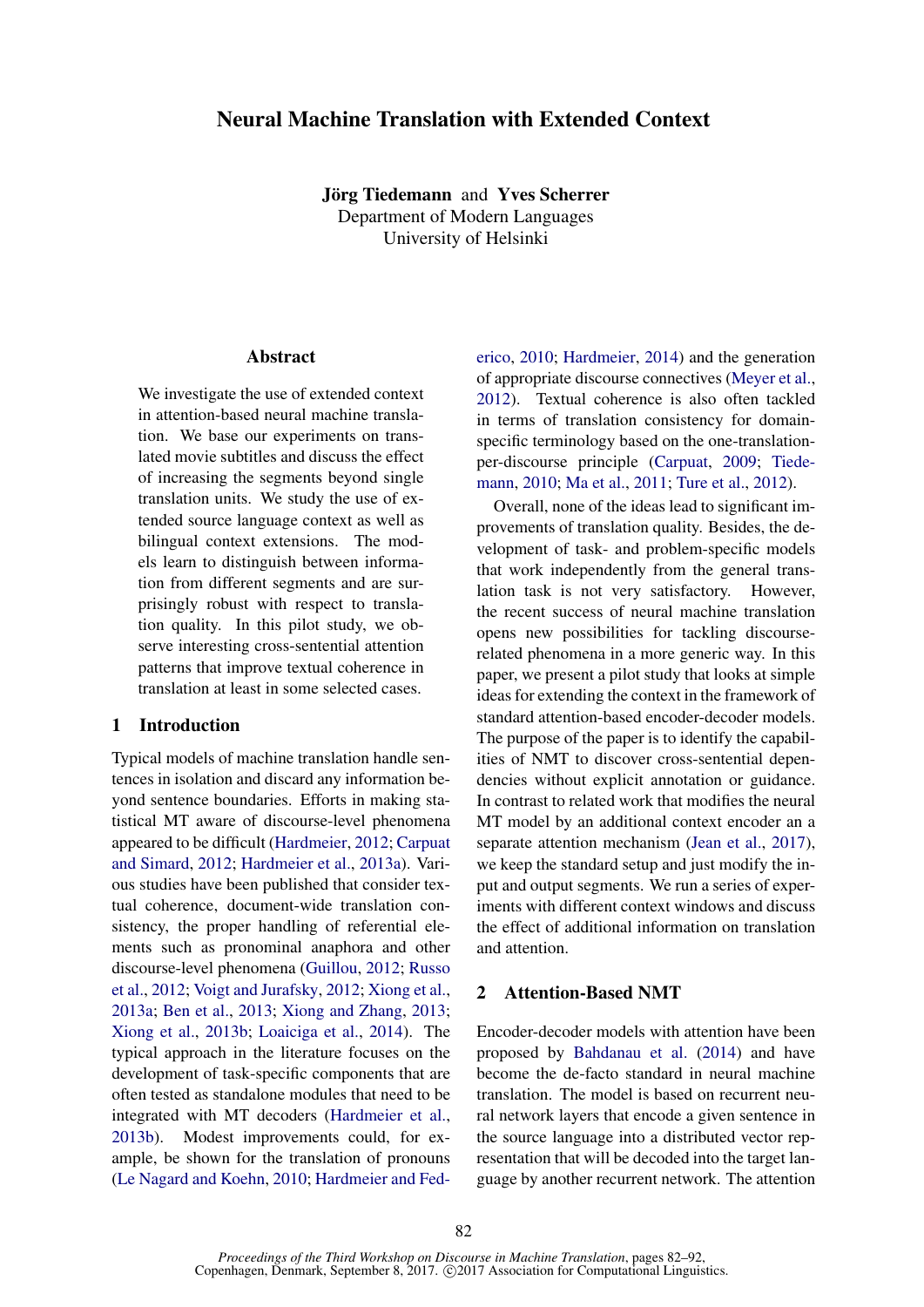model makes use of the entire encoding sequence, and the attention weights specify the proportions with which information from different positions is combined. This is a very powerful mechanism that makes it possible to handle arbitrarily long sequences without limiting the capacity of the internal representation. Previous work has shown that NMT models can successfully learn attention distributions that explain intuitively plausible connections between source and target language. This framework is very well suited for the study we conduct in this paper as we emphasise the capabilities of NMT to pick up contextual dependencies from wider context across sentence boundaries.

In our work, we rely on the freely available Helsinki NMT system (HNMT) (Östling et al.,  $2017$ <sup>1</sup> that implements a hybrid bidirectional encoder with character-level backoff (Luong and Manning, 2016) using recurrent LSTM units (Hochreiter and Schmidhuber, 1997). The system also features layer normalisation (Ba et al., 2016), variational dropout (Gal and Ghahramani, 2016), coverage penalties (Wu et al., 2016), beam search decoding and straightforward model ensembling. The backbone is Theano, which enables efficient GPU-based training and decoding with mini-batches.

# 3 Data Sets

In our experiments, we focus on the translation of movie subtitles and in particular on the translation from German to English. The choice of languages is rather arbitrary and mainly due to better comprehension for our qualitative inspections. There are relevant discourse phenomena that need to be considered for English and German, for example, referential pronouns with grammatical agreement requirements. The choice of movie subtitles has several reasons: First of all, large quantities of training data are available, a necessary prerequisite for neural MT. Secondly, subtitles expose significant discourse relations and cross-sentential dependencies. Referential elements are common, as subtitles usually represent coherent stories with narrative structures with dialogues and natural interactions. Proper translation in this context typically requires more than just the text but also information from the plot and the audiovisual context. However, as those types of information are not available, we hope that extended context at

<sup>1</sup>https://github.com/robertostling/hnmt

least helps to incorporate more knowledge about the situation and in consequence leads to better translations, also stylistically. The final advantage of subtitles is the size of the translation units. Sentences (and sentence fragments) are typically much shorter compared to other genres such as newspaper texts or other edited written material. Utterances are even shortened substantially for space limitations. This property supports our experiments in which we want to include context beyond sentence boundaries. Similar to statistical MT, neural MT also struggles most with long sequences and, therefore, it is important to keep the segments short. On average there are about 8 tokens per language in each aligned translation unit (which may cover one or more sentences or sentence fragments).

In particular, we use the publicly available OpenSubtitles2016 corpus (Lison and Tiedemann,  $2016$ ) for German and English<sup>2</sup> and reserve  $400$ randomly selected movies for development and testing purposes. In total, there are 16,910 movies and TV series in the collection. We tokenized and truecased the data sets using standard tools from the Moses toolbox (Koehn et al., 2007). The final corpus comprises 13.9 million translation units with about 107 million tokens in German and 115 million tokens in English. The training data includes 13.5 million training instances and we selected the 5,000 first translation units of the test set for automatic evaluation. Note that we trust the alignment and do not correct any possible alignment errors in the data.

## 4 Extended Context Models

We propose to simply extend the context when training models (and translating data). This does not lead to any changes in the model itself, and we let the training procedures discover what kind of information is needed for the translation. We evaluate two models that extend context in different ways:

Extended source: Include context from the previous sentences in the source language to improve the encoder part of the network.

Extended translation units: Increase the segments to be translated. Larger segments in

<sup>2</sup>http://opus.lingfil.uu.se/ OpenSubtitles2016.php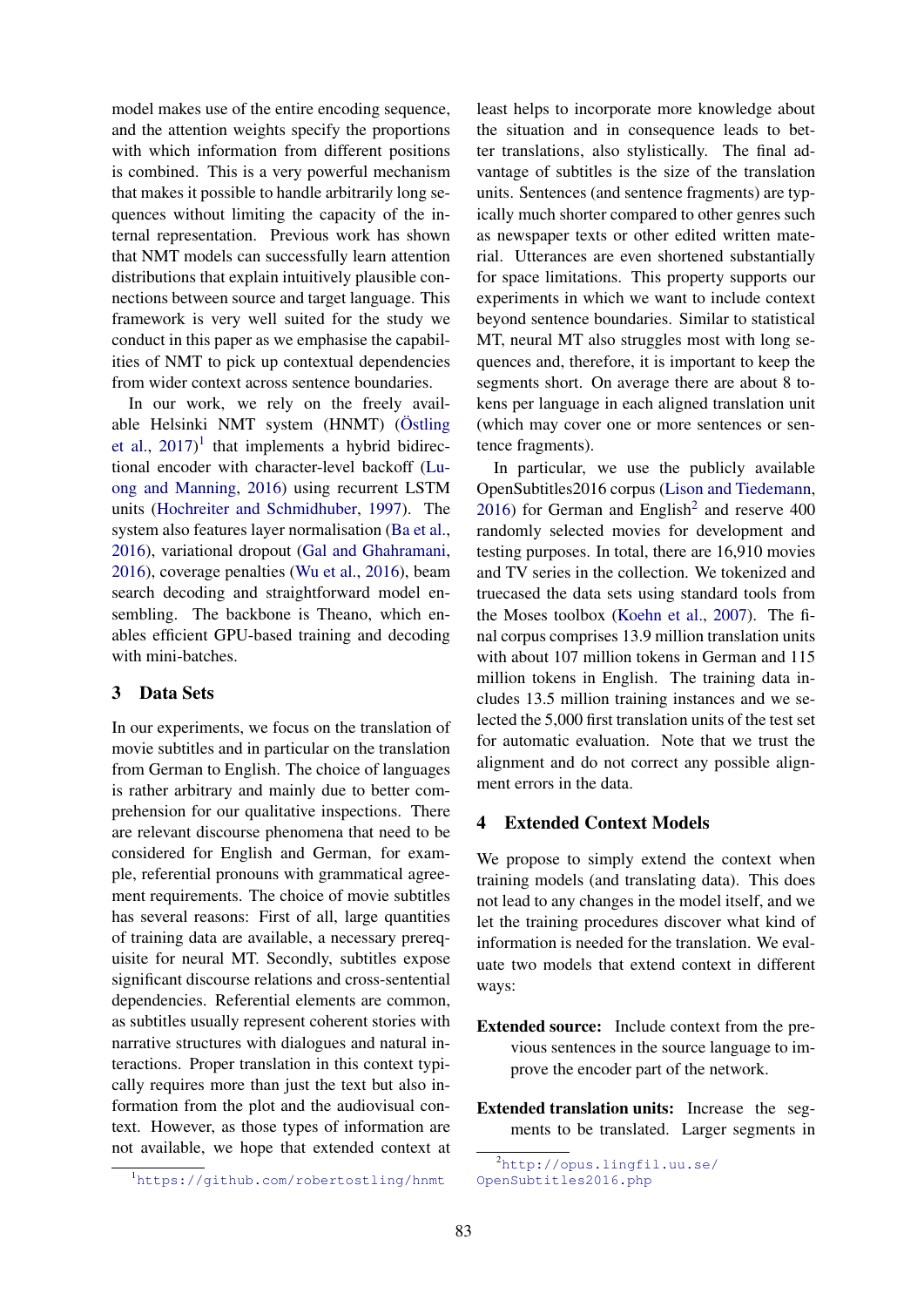| <i>SOURCE</i>                                       | <b>TARGET</b>     |
|-----------------------------------------------------|-------------------|
| $cc$ sieh $cc_$ , $cc_$ Bob $cc_$ ! - Wo sind sie?  | - Where are they? |
| $cc$ -Wo cc sind cc sie cc $\hat{c}$ siehst du sie? | do you see them?  |
| cc_siehst cc_du cc_sie cc_? $\Box$ <b>Ia.</b>       | $-$ Yes.          |

Figure 1: Example of data with extended source language context.

*SOURCE TARGET*<br>sieh, Bob! \_BREAK\_ -Wo sind sie? look, Bob! \_BREAK\_ - Wh sieh , Bob ! \_BREAK\_ -Wo sind sie ? look , Bob ! \_BREAK\_ - Where are they ? -Wo sind sie ? \_BREAK\_ siehst du sie ? - Where are they ? \_BREAK\_ do you see t sie ? BREAK siehst du sie ? - Where are they ? BREAK do you see them ? siehst du sie ? BREAK  $-$  Ja. do you see them ? BREAK  $-$  Yes. do you see them ? \_BREAK\_ - Yes .

Figure 2: Example of data with extended translation units.

the source language have to be translated into corresponding units in the target language.

Model 2+1 (extended source): In order to keep the segments as short as possible, we will limit ourselves to one contextual unit. Hence, in the first setup, we add the source language sentence(s) from the previous translation unit to the sentence to be translated and mark all tokens (BPE segments in our case) with a special prefix (*cc*<sub>-</sub>) to indicate that they come from contextual information. We also test a second model without prefixmarked context words but additional sentencebreak tokens between the source language units (similar to model 2+2 below). In that case, we do not make a difference between contextual words and sentence-internal words, which makes it possible to treat intra-sentential anaphora in the same way as cross-sentential ones. We run through the training data with a sliding window, adding the contextual history to each sentence in the corpus. Note that we have to make sure that each movie starts without context. Figure 1 shows a few examples from our test set with the prefix-markup described above.

The task now consists in learning the influence of specific context word sequences on the translation of the focus sentence. An example is the ambiguous pronoun "sie" that could be a feminine singular or a plural third person pronoun. The use of grammatical gender in German also makes it possible to refer to an inanimate antecedent. Discourse-level information is needed to make correct decisions. The question is whether our model can actually pick this up and whether attention patterns can show the relevant connections.

Model 2+2 (extended translation units): In the second setup, we simply add the previous translation unit to extend context in both source and target during training. With this model, the decoder also has to generate more content but is probably less likely to confuse information from different positions as it simply translates larger units. Another advantage is that target-languagespecific dependencies like grammatical agreement between referential expressions may be captured if they cannot be determined by the source language alone. As above, we run through the training data with a sliding window and create extended training examples, marking the boundaries between the segments with a special token *BREAK* . Figure 2 shows the example from the test data.

The NMT models that we train rely on subwordunits. We apply standard byte-pair encoding (BPE) (Sennrich et al., 2016) for splitting words into segments. For the extended source context models, we set a vocabulary size of 30,000 when training BPE codes and apply a vocabulary size of 60,000 when training the models (context words double the vocabulary because of their *cc*<sub>-</sub> prefix). For the 2+2 model, we train BPE codes from both languages together (with a size of 60,000) and we set a vocabulary threshold of 50 when applying BPE to the data.

### 5 Experiments and Results

We train attention-based models using the Helsinki NMT system with similar parameters but different training data to see the effect of contextual information. Our baseline system involves a standard setup where the training examples come from the aligned parallel subtitle corpus (1 source translation unit and 1 target translation unit). This will be the reference in our evaluations and discussions. In all cases, we translate the test set of 5,000 sentences with an ensemble model consisting of the final four savepoint models after running roughly the same number of training itera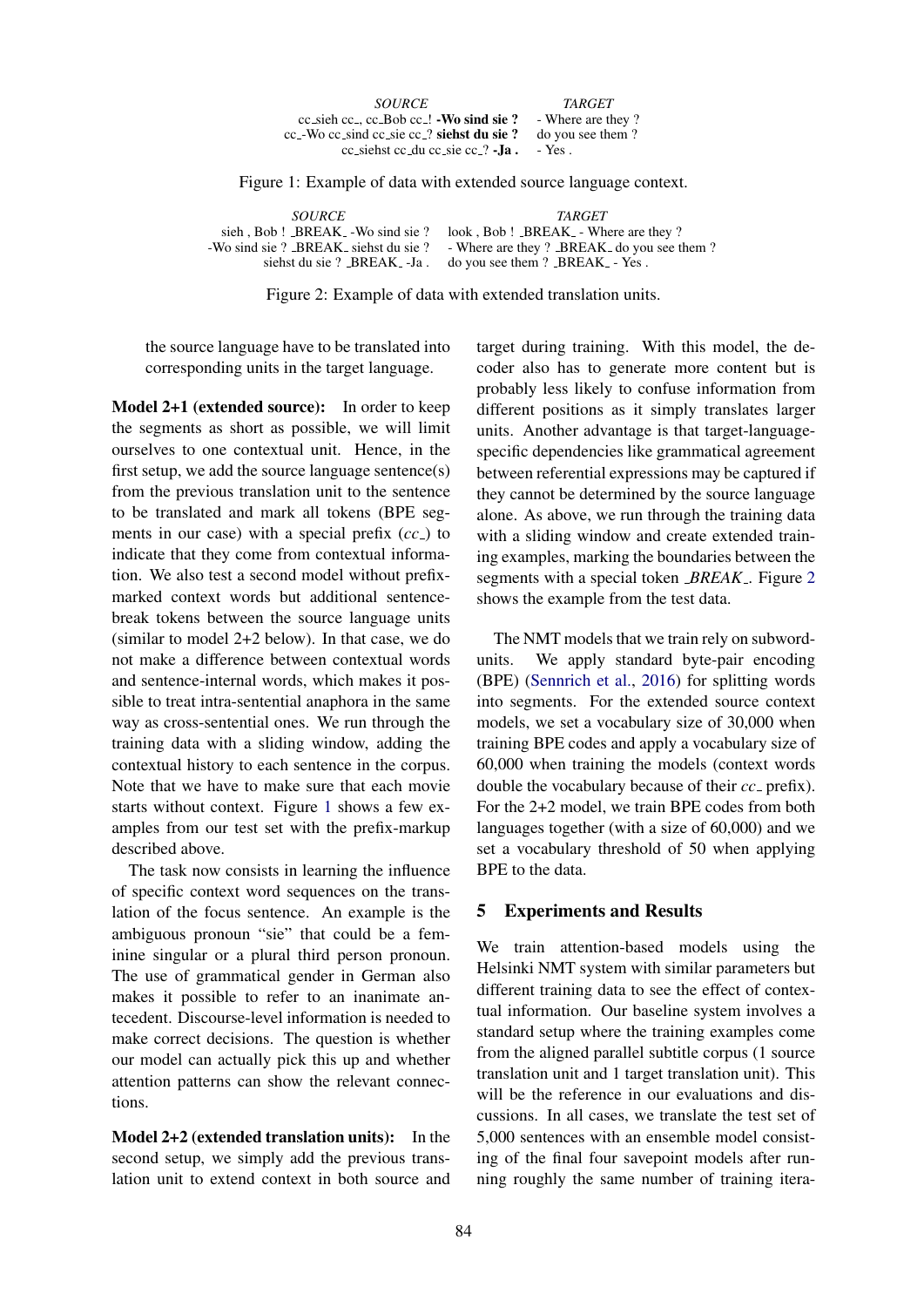tions with similar amounts of training instances seen by the model. Savepoint averaging slightly alleviates the problem that each model will differ due to the stochastic nature of the training procedures, making a direct comparison of the outcomes difficult especially if the observed differences are small.

Automatic evaluation metrics are problematic, in particular for assessing discourse-related phenomena. However, it is important to verify that the context-models are on-par with the baseline. Table 1 shows the BLEU scores and also the alternative character-level chrF3 measure for all systems (2+1 in its two variants with and without prefix markup). The 2+2 model is evaluated on the last segment in the generated output and ignores all other parts before.

| in $%$         | <b>BLEU</b> | chrF3 | (precision) | (recall) |
|----------------|-------------|-------|-------------|----------|
| baseline       | 27.1        | 42.9  | 54.7        | 41.9     |
| $2+1$ (prefix) | 26.5        | 42.7  | 51.2        | 41.9     |
| $2+1$ (break)  | 27.5        | 43.3  | 52.8        | 42.5     |
| $2+2$          | 26.5        | 43.3  | 54.4        | 42.3     |

Table 1: Automatic evaluation: BLEU and chrF3 (including precision and recall).

The table shows that all models are quite similar to each other, with a slightly higher BLEU score for the 2+1 system with sentence breaks. The chrF3 score is also slightly higher for both, the 2+1 and 2+2 systems with sentence breaks, due to a higher recall. The differences are small but the results already show that the system is capable of handling larger units without harming the performance and additional improvements are possible. Let us know look at some details to study the effects of contextual information on translation output.

#### 5.1 2+1: Extended Source Language Context

The most difficult part for the model in the 2+1 setup is to learn to ignore most of the contextual information when generating the target language output. In other words, the attention model needs to learn to focus on words and word sequences that are relevant to the translation process. It is interesting to see that the system is actually able to do that and produce adequate translations even though a lot of extra information is given in the source. There is certainly some confusion in the beginning of the training process but the model figures out surprisingly quickly what kind of in-

formation to consider and what information to discard.

It is interesting to see, of course, how much of the contextual information is still used and where. For this, we looked at the distribution of attention in the whole data set, for individual sentences and for individual target words. The total proportion of attention that goes to the contextual history is about 7.1%. This is small – as expected – but certainly not negligible. When sorting by contextual attention, some sentences actually show quite high proportions of attention going to the previous context. They mainly refer to translations that include information from the previous history or rather creative translations that are less faithful to the original source. An example is given below (context in parentheses):

| input   | (Danke, Mr. Vadas) Mr. Kralik, kommen         |
|---------|-----------------------------------------------|
|         | Sie bitte ins Büro. ich möchte Sie sprechen.  |
| transl. | Mr. Kralik, please come to the office, I want |
|         | to talk to you.                               |
| input   | (Mr. Kralik, kommen Sie bitte ins Büro, ich   |
|         | möchte Sie sprechen.) ja.                     |
| transl. | Yes, I want to speak to you.                  |

The second sentence to be translated (*"ja ."*) is filled with a repetition from the contextual history. The part *"I want to speak to you"* is indeed mostly linked to the German *"ich mochte Sie sprechen" ¨* from the history. Such repetitions may feel quite natural (for example, if the speaker is the same and would like to stress the previous request) and one is tempted to say that the model picks this possibility up from the data where such examples occur. However, such cases seem to occur especially in connection with multiple sentences in the source context. The following translation illustrates another interesting case with two context sentences. Figure 3 shows the attention pattern in which the model replaced the referential *"Sie"* from the source sentence by *"my lady"* from the previous context.

Similarly, the following example shows again how information from the context is merged with the current sentence to be translated:

| input   | (Pirovitch)                              |
|---------|------------------------------------------|
|         | - Hm ? - Wollen Sie was Nettes hören ?   |
| transl. | - You want to hear something nice?       |
| input   | (- Hm ? - Wollen Sie was Nettes hören ?) |
|         | Was denn?                                |
|         | transl. - What do you want to hear?      |

The attention heatmap in Figure 4 nicely illustrates how the translation picks up from the conversation history. Once again, this kind of mix could be possible if the speaker stays the same but,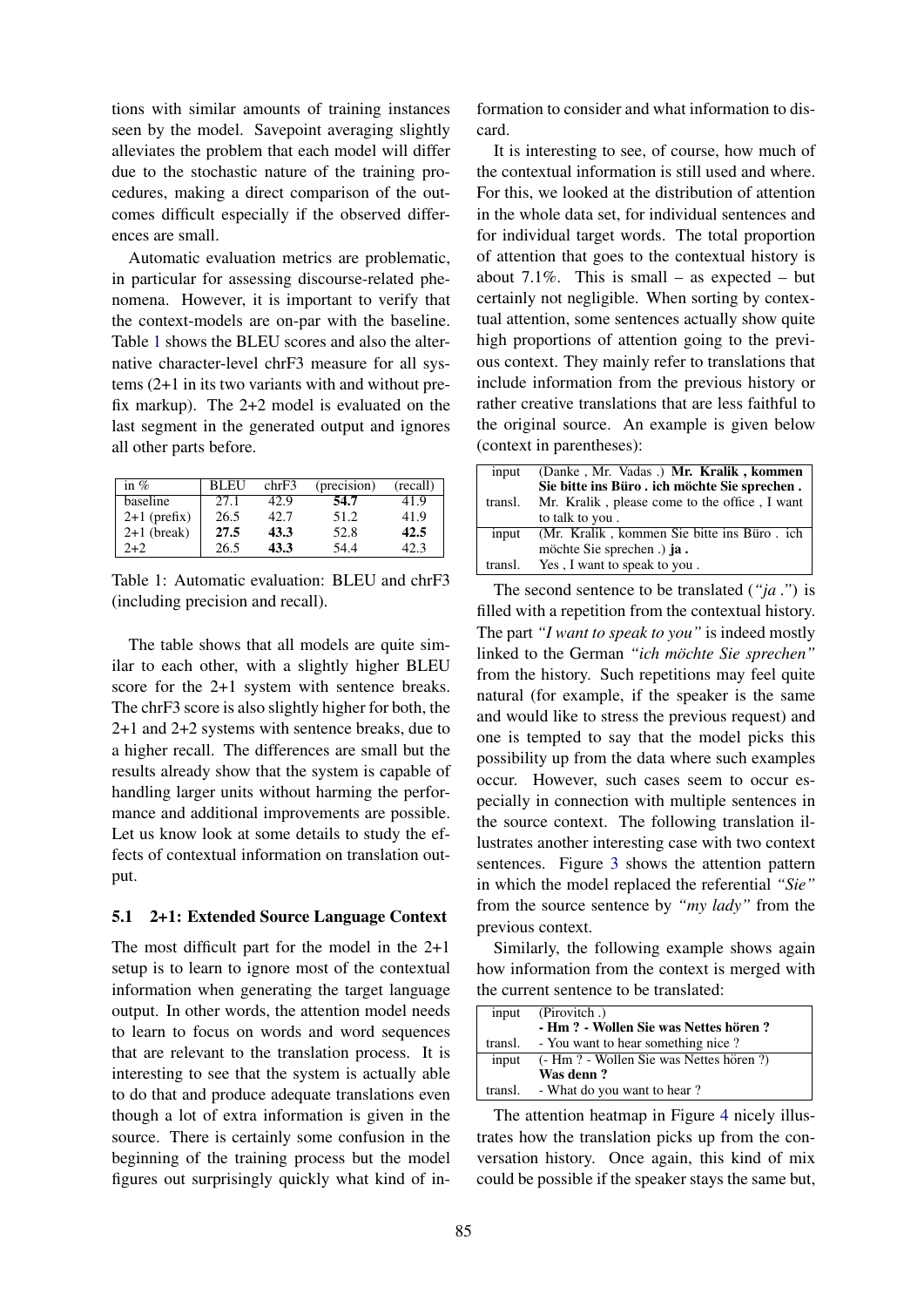

Figure 3: Attention with extended source context. Words from the contextual history are in parentheses.

probably, this is not the case and the translation is altered in such a way that it becomes incorrect in this context. These observations suggest that additional information such as speaker identities or dialog turns will be necessary to handle such cases correctly.



Figure 4: Another example for attention with extended source context.

The examples above constitute rather anecdotal evidence and systematic patterns are difficult to extract. We leave it to future work to study various cases in more detail and to inspect certain properties in connection with specific discourse phenomena. In this paper, we inspect instead the distribution of attention for individual target words to see what word types depend most on contextual history. For this, we counted the overall attention of each word type in our test set and computed the proportion of external attention on average. The list of the top ten words (after lowercasing) with frequency above four is given in Table 2. Those

words receive considerably larger external attention (17-26%) than the average  $(4.9\%)$ .

| word        | freq |       | external internal prop.% |      | $\varnothing$ pos. |
|-------------|------|-------|--------------------------|------|--------------------|
| yeah        | 35   | 0.224 | 0.622                    | 26.5 | 3.71               |
| yes         | 182  | 0.212 | 0.601                    | 26.1 | 4.22               |
| wake        | 6    | 0.239 | 0.684                    | 25.8 | 6.67               |
| anywhere    | 6    | 0.223 | 0.655                    | 25.4 | 7.67               |
| course      | 35   | 0.191 | 0.631                    | 23.2 | 3.17               |
| oh          | 61   | 0.199 | 0.712                    | 21.9 | 2.08               |
| saying      | 5    | 0.177 | 0.690                    | 20.5 | 5.20               |
| tired       | 9    | 0.174 | 0.774                    | 18.3 | 5.67               |
| latham      | 5    | 0.169 | 0.796                    | 17.5 | 7.80               |
| really      | 13   | 0.161 | 0.763                    | 17.4 | 2.77               |
| average     |      | 0.045 | 0.891                    | 4.9  |                    |
| $(36)$ she  | 98   | 0.124 | 0.837                    | 12.9 | 3.70               |
| $(62)$ he   | 232  | 0.103 | 0.851                    | 10.8 | 4.04               |
| $(79)$ it   | 533  | 0.089 | 0.807                    | 10.0 | 4.81               |
| $(83)$ they | 135  | 0.095 | 0.871                    | 9.9  | 4.17               |
| $(97)$ you  | 1349 | 0.084 | 0.828                    | 9.2  | 4.28               |

Table 2: Word types with the highest external attention and the rank of some cross-lingually ambiguous pronouns in the list sorted by the proportion (*prop.*) of external attention. ∅ *pos.* gives the average token position of the target word.

Unfortunately, there is no straightforward interpretation of the words that receive substantial attention from the extended contextual history, but several response particles such as "yes", "yeah", "oh", which glue together interactive dialogues, are in the list. Furthermore, we can see that the words with significant cross-sentential attention does not consist of sentence-initial words only. The token position varies quite a lot. We also list the values of pronouns with significant crosslingual ambiguity and their rank in the list sorted by the proportion of external attention. The thirdperson pronouns "he", "she" and "it" put significant attention (over 10%) on the previous sentence(s).

Some words are simply not easy to link to particular source language words and, therefore, their attention may be spread all over the place. Therefore, we also computed the proportion of external attention at specific positions in the input by considering only the highest internal and the highest external attention for each target word in each sentence. The list of words with the highest external attention according to that measure are listed in Table 3.

The list is quite similar to the previous one, but one notes that the pronouns all advance in the rankings, suggesting a more focused attention of these entities. This is an interesting observation, and we will leave further investigations to future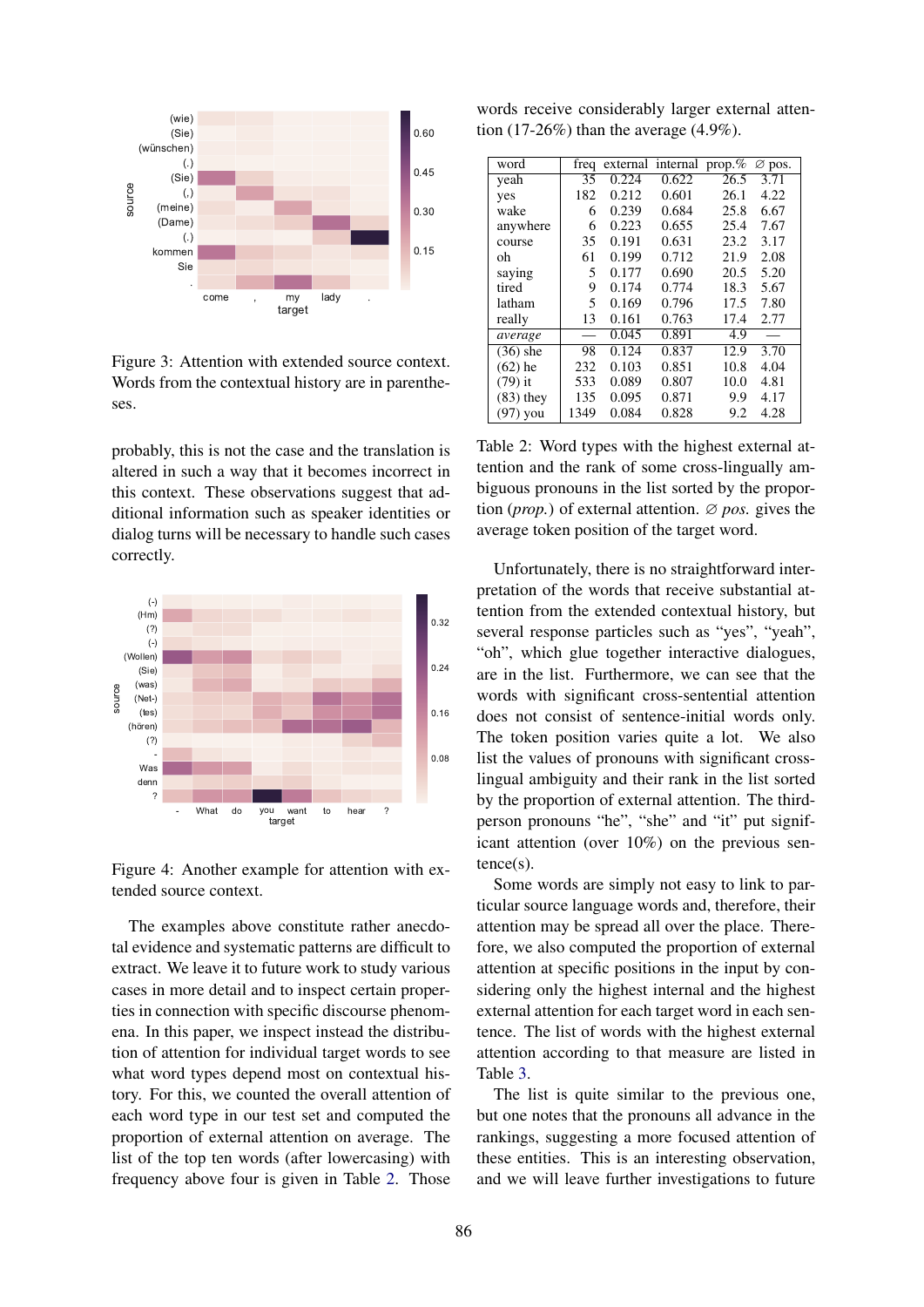| word        | freq |       | external internal prop.% |      | $\varnothing$ pos. |
|-------------|------|-------|--------------------------|------|--------------------|
| yeah        | 35   | 0.135 | 0.242                    | 35.9 | 3.71               |
| wake        | 6    | 0.179 | 0.326                    | 35.4 | 6.67               |
| yes         | 182  | 0.091 | 0.259                    | 26.1 | 4.22               |
| tired       | 9    | 0.113 | 0.364                    | 23.7 | 5.67               |
| oh          | 61   | 0.086 | 0.288                    | 23.1 | 2.08               |
| anywhere    | 6    | 0.094 | 0.326                    | 22.4 | 7.67               |
| dover       | 6    | 0.119 | 0.426                    | 21.9 | 5.83               |
| course      | 35   | 0.069 | 0.271                    | 20.3 | 3.17               |
| speak       | 15   | 0.072 | 0.305                    | 19.1 | 4.67               |
| sure        | 29   | 0.065 | 0.284                    | 18.7 | 3.59               |
| average     |      | 0.021 | 0.441                    | 4.5  |                    |
| $(20)$ she  | 98   | 0.062 | 0.343                    | 15.3 | 3.70               |
| $(50)$ he   | 232  | 0.048 | 0.355                    | 11.9 | 4.04               |
| $(64)$ it   | 533  | 0.040 | 0.332                    | 10.8 | 4.81               |
| $(72)$ you  | 1349 | 0.038 | 0.327                    | 10.4 | 4.28               |
| $(79)$ they | 135  | 0.040 | 0.356                    | 10.1 | 4.17               |

Table 3: Word types with the highest average of external attention peaks.

work.

#### 5.2 2+2: Larger Translation Units

Let us turn now to the second model that works with larger translation units. Here, the neural network produces a translation of the entire extended input. This includes the generation of segment break symbols and attention for the entire sequence. Again, the question arises whether the model learns to look at information outside of the aligned segment. External context is not marked with specific prefixes anymore and token representations are completely shared in the model. Theoretically, the model can now swap, shuffle or merge information that comes from different segments. Random inspection does not yield many such cases, but we do see a number of cases where translations include information from previous parts or where the segment break is placed in a different position than in the reference translation. Often, this is actually due to alignment errors in the reference data, such that the translation system is penalised without reason in our automatic evaluation. Table 4 shows scores of the extended context translations and we can now see a slight improvement in BLEU and chrF3. Note that each translation hypothesis and each reference now refers to two segments with break tokens between them removed. Hence, the scores do not match the ones in Table 1.

Figure 5 illustrates an example with a large proportion of cross-segmental attention. In this case, the model summarises part of segment one with segment two into one translation, and the attention goes mainly to segment one.

| $\ln \%$  | BLEU  | chrF3 | (precision) (recall) |       |
|-----------|-------|-------|----------------------|-------|
| haseline* | 27.25 | 44.14 | 55.61                | 43.15 |
| $2 + 2*$  | 27.41 | 44.54 | 55.51                | 43.58 |

Table 4: BLEU and chrF3 on extended context segments (sliding window). Individual segments are simply concatenated in the baseline system where necessary.



Figure 5: Attention with multiple sentences and large cross-segment attention. The double bars refer to segment breaks.

This looks quite acceptable from the point of view of coherence. Looking at the reference used for automatic evaluation, we can actually see a misalignment in the data where *"do you want to go ?"* should have been aligned to *"wollen Sie gehen ?"*:

| I don't care what you 've started . do you want to go? |
|--------------------------------------------------------|
| mir ist egal, was sie angefangen haben.                |
| no, I think I 'd better wait.                          |
| wollen Sie gehen? ich glaube, ich warte besser.        |
| $-$ Yes $\cdot$ I 'll wait .                           |
| -Ja, ich warte.                                        |

It is also interesting to see that the generation of the segment break symbol uses information from segment-initial tokens and punctuations such as question marks. This also follows the intuitions about the decision whether a segment is complete or not.

We also computed word-type-specific attention again. However, the list of words that put significant focus on other segments looks quite different from the previous model. The top-ten list is shown in Table 5.

We also computed the average attention peak and the proportion of such attention to other segments. The words with highest values are shown in Table 6. Again, we can see response particles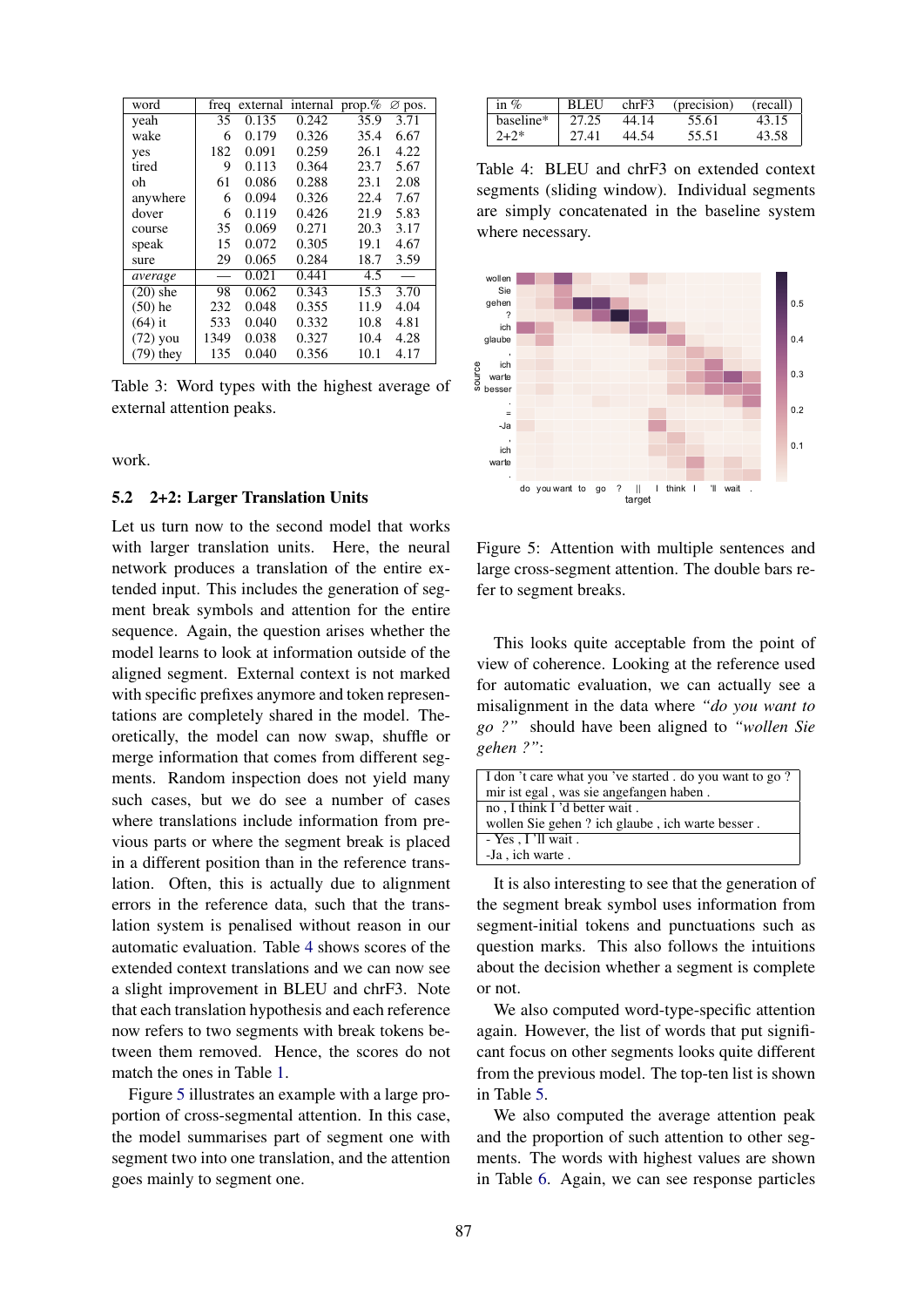| word         |    | freq external internal prop. $\%$ $\varnothing$ pos. |       |      |      |
|--------------|----|------------------------------------------------------|-------|------|------|
| exactly      | 5  | 0.190                                                | 0.644 | 22.8 | 2.20 |
| shelf        | 5  | 0.202                                                | 0.692 | 22.6 | 8.40 |
| upstairs     | 5  | 0.186                                                | 0.757 | 19.7 | 7.60 |
| unbelievable |    | 0.151                                                | 0.641 | 19.1 | 2.86 |
| veah         | 91 | 0.144                                                | 0.667 | 17.8 | 1.95 |
| hardly       | 5  | 0.155                                                | 0.740 | 17.4 | 2.20 |
| cares        | 5  | 0.144                                                | 0.755 | 16.0 | 2.60 |
| horns        | 8  | 0.134                                                | 0.713 | 15.8 | 5.25 |
| fossils      | 7  | 0.137                                                | 0.744 | 15.5 | 3.57 |
| -what        | 10 | 0.121                                                | 0.660 | 15.5 | 1.00 |
| average      |    | 0.028                                                | 0.880 | 3.1  |      |

Table 5: Word types with the highest crosssegmental attention (excluding attention on sentence break symbols)).

but also some additional adverbials that can have connective functions. Pronouns appear quite low in the ranked list and, therefore, we leave them out in the presentation here.

| word       | freq |       | external internal prop.% $\varnothing$ pos. |      |      |
|------------|------|-------|---------------------------------------------|------|------|
| -the       | 5    | 0.436 | 0.541                                       | 44.6 | 1.00 |
| -what      | 10   | 0.358 | 0.519                                       | 40.9 | 1.00 |
| exactly    | 5    | 0.171 | 0.266                                       | 39.2 | 2.20 |
| -aye       | 12   | 0.345 | 0.550                                       | 38.5 | 1.00 |
| -yes       |      | 0.281 | 0.472                                       | 37.3 | 1.00 |
| apparently |      | 0.308 | 0.536                                       | 36.5 | 1.00 |
| hardly     | 5    | 0.178 | 0.321                                       | 35.7 | 2.20 |
| anyway     | 9    | 0.241 | 0.443                                       | 35.2 | 1.00 |
| ah         | 6    | 0.217 | 0.407                                       | 34.8 | 1.00 |
| ahoy       | 6    | 0.304 | 0.590                                       | 34.0 | 1.00 |
| average    |      | 0.043 | 0.440                                       | 8.9  |      |

Table 6: Word types with the highest average of cross-segmental attention peaks.

Cross-segmental attention peaks are dominated by tokens with relatively low overall frequency, some of which arise from tokenization errors (e.g. the words starting with a hyphen, typically from sentence-initial positions). Therefore, we propose another type of evaluation, less sensitive to overall frequency: we only count occurrences of target words whose external attention is higher than the internal attention, and normalize them by the total occurrence count of the target word. We discard words which have majoritarily external attention in four or less cases. Results are shown in Table 7.

In addition to the known response particles and punctuation signs, we also see pronouns and demonstrative particles (such as *here, what, that*) ranked prominently. However, the absolute numbers are small and only permit tentative conclusions. This analysis also allows us to see the direction of cross-segmental attention. Items that tend to occur at the beginning of the sentence show

| word     | proportion | freq ext peak | freq |
|----------|------------|---------------|------|
| yeah     | 0.077      |               | 91   |
| oh       | 0.069      | 7             | 101  |
| yes      | 0.054      | 11            | 204  |
| thank    | 0.049      | 7             | 144  |
| no       | 0.025      | 8             | 320  |
|          | 0.023      | 44            | 1890 |
| good     | 0.018      | 5             | 284  |
| here     | 0.017      | 6             | 346  |
| ?        | 0.016      | 29            | 1812 |
|          | 0.016      | 5             | 316  |
|          | 0.014      | 104           | 7645 |
| what     | 0.012      | 6             | 486  |
| you      | 0.009      | 23            | 2458 |
| that     | 0.008      | 6             | 725  |
| 's       | 0.008      | 9             | 1102 |
| it       | 0.005      | 5             | 914  |
|          | 0.004      | 16            | 3561 |
| $\vdots$ | 0.004      | 10            | 2372 |

Table 7: Word types with the highest proportion of cross-segmental attention peaks, with absolute frequencies of cross-segmental attention peak and overall absolute word frequencies.

attention towards the previous sentence, whereas items that occur at the end of a sentence (such as punctuation signs, but also the *'s* token) show attention towards the following sentence.

We also inspected some translations and their attention distributions in order to study the effect of larger translation units on translation quality. One example is the translation in Figure 6.



Figure 6: Attention patterns with referential pronouns in extended context.

The example illustrates how the model works when deciding translations of ambiguous words like the German pronoun "sie". First, when generating "they", the model looks at the verb for agreement constraints and the representation around the plural inflection "sind" of the German equivalent of "are" receives significant attention. Even more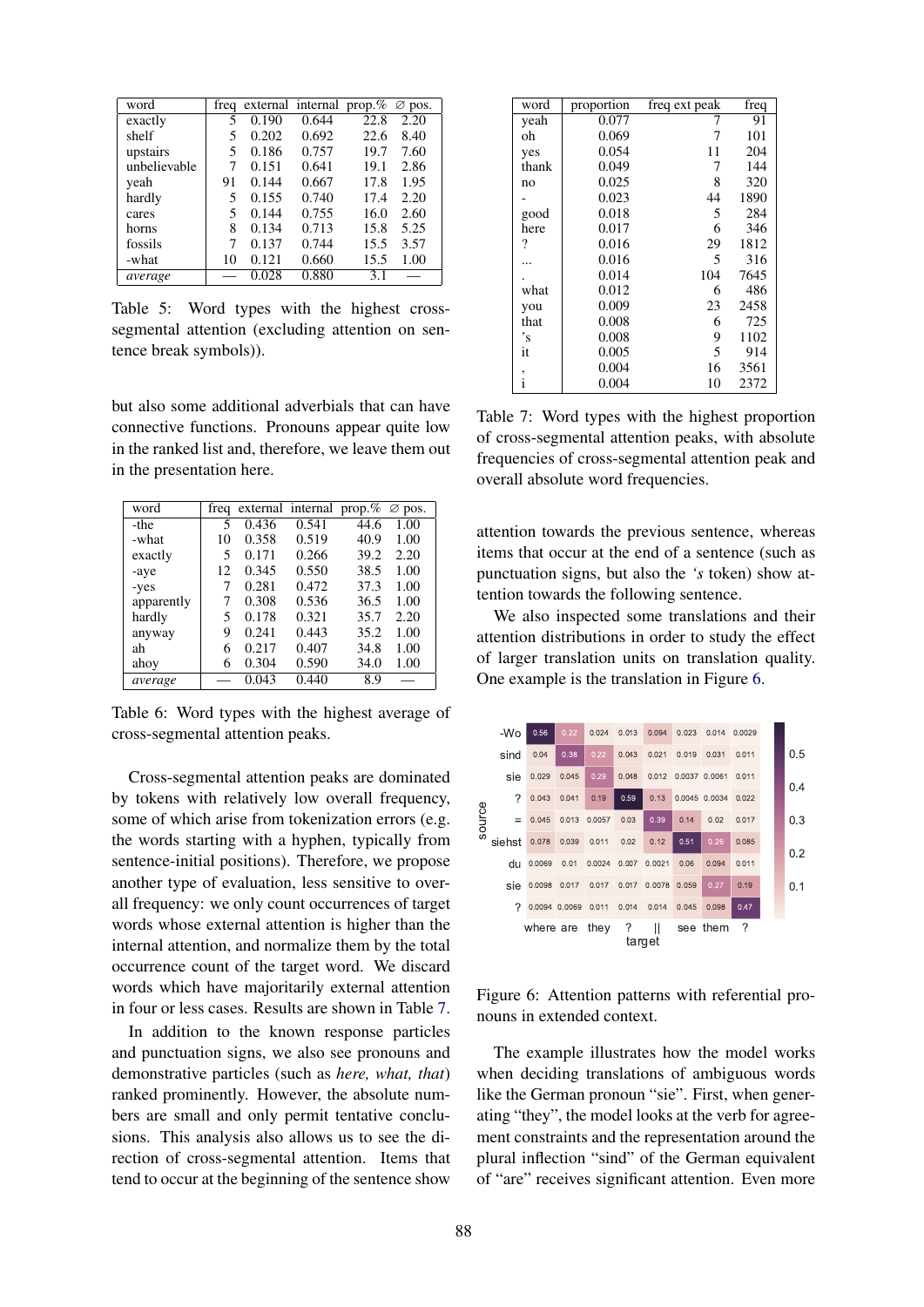interesting is the translation of "siehst du sie?", which in isolation is translated to (the intuitively most likely translation) "do you see her ?" by our baseline model. In the extended model, the translation changes to "them", which agrees with the context and is coherent here. Why the auxiliary verb and the subject pronoun are left out is another question but that could be due to the colloquial style of the training data. In any case, the figure shows that "them" also looks at "sind" in the previous sentence with a weight (0.031) that is significantly larger than for other positions in the previous sentence. This amount seems to contribute to the change to plural, which is, of course, satisfactory in this case. Target language context will certainly also contribute to this effect but even the 2+1 model produces "them" in this particular example without the additional target context but the same information from the source.

However, sometimes the extended model is worse than the baseline with respect to pronoun translation. An example is shown below. In this case, the context window is too small and does not cover the important reference (*der Sonnenaufgang/the sunrise*), which appears two sentences before the anaphoric pronoun (*er/it*). But whether an even larger context model would pick this up correctly is not certain.

|                         | context 2: hast du je den Sonnenaufgang in China gese- |
|-------------------------|--------------------------------------------------------|
|                         | hen?                                                   |
|                         | reference: ever notice the sunrise in China?           |
| context 1: solltest du. |                                                        |
|                         | reference: you should.                                 |
|                         | source: er ist wunderschön.                            |
|                         | reference: it 's beautiful.                            |
|                         | baseline: it 's beautiful.                             |
|                         | extended: he 's beautiful.                             |

Some translations also become more idiomatic due to the additional context. Empirical evidence is difficult to give but here are three examples that illustrate small changes that make sense:

|                    | source: los, Fenner!           |
|--------------------|--------------------------------|
|                    | reference: go ahead, Fenner!   |
|                    | baseline: go, Fenner!          |
|                    | extended: come on, Fenner!     |
|                    | source: was Sie nicht sagen!   |
|                    | reference: you don't say!      |
|                    | baseline: what you don't say ! |
|                    | extended: you don't say !      |
|                    | source: ganz meiner Meinung.   |
|                    | reference: that 's what I say. |
|                    | baseline: my opinion.          |
| extended: I agree. |                                |

### 5.3 Manual Evaluation

The example of Figure 6 raises the question whether the extended model is able to reliably and systematically disambiguate pronominal translations. In order to answer this question, we extracted all occurrences of the ambiguous pronoun *sie/Sie* from our test set (1143 occurrences in 1018 sentences, i.e. in every fifth sentence of the test set) and manually evaluated about half of them (565 occurrences in 516 sentences), comparing the output of the baseline system with the one of the 2+2 system. We distinguish four categories on the basis of the reference translation: polite imperative *Sie*, other occurrences of the polite pronoun *Sie*, feminine singular *sie* and plural *sie*. Figure 8 lists the results.

| Word category     | Occurrences | <b>Baseline</b> | $2+2$ |
|-------------------|-------------|-----------------|-------|
| Polite imperative | 101         | 98.0%           | 97.0% |
| Polite other      | 301         | $94.4\%$        | 95.0% |
| Feminine singular | 77          | 85.7%           | 85.7% |
| Plural            | 86          | 69.8%           | 79.1% |
| All               | 565         | $90.1\%$        | 91.7% |

Table 8: Percentages of correct translations of the pronoun *sie/Sie*.

The table shows that polite forms are most frequent in the corpus and also rather easy to translate thanks to capitalisation. In the case of imperatives, they simply are deleted (e.g., *Kommen Sie!* becomes *Come!*), whereas in other contexts they are consistently translated to *you*. The remaining errors are mainly due to entire segments that are left untranslated, or to erroneous lowercasing of sentence-initial positions during preprocessing.

Distinguishing singular from plural readings is harder: a non-polite form *sie* can be translated as *she* or *it* in its singular reading (depending on the grammatical gender of the antecedent), or as *they* or *them* in its plural reading (depending on case). The figures show that the extended model is better at correctly predicting *they* (and *them*), but that correctly predicting *she* or *it* is equally hard with or without context. While the superiority of the 2+2 model cannot be established numerically (none of the reported figures are statistically significant, according to  $\chi^2$  tests at  $p = 0.05$ ), there are examples that show corrected output: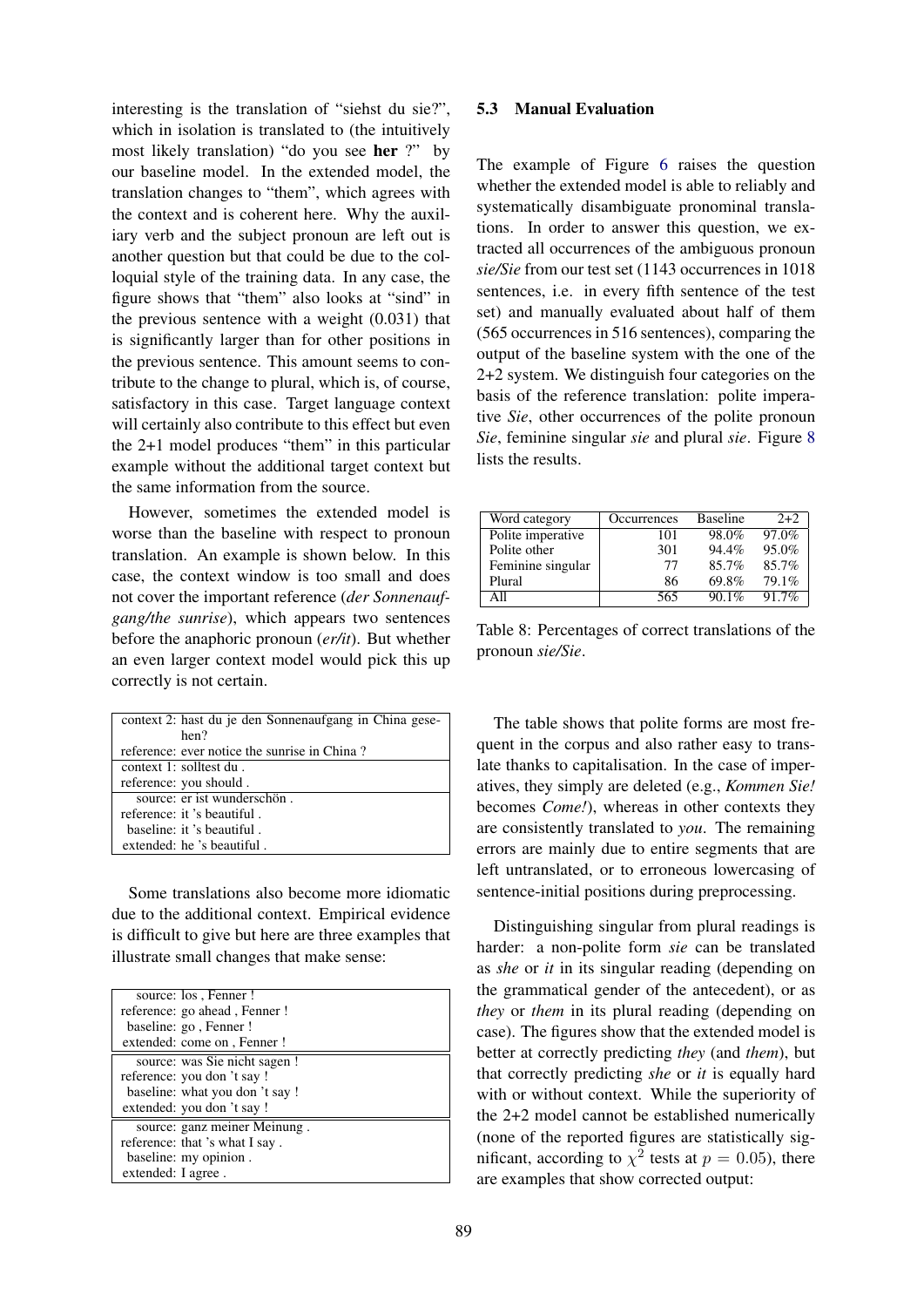| context: du bist nur ein Junge und das sind böse Männer   |
|-----------------------------------------------------------|
|                                                           |
| reference: you 're only a boy, they 're vicious men.      |
| source: such sie, Max.                                    |
| reference: get ' em , Max.                                |
| baseline: find her, Max.                                  |
| $2+2$ : find them, Max.                                   |
| context: Sie verstecken sich wie die Ratten im Müll.      |
| reference: they hide out like rats in the garbage.        |
| source: wenn du sie finden willst, musst du ebenso im     |
| Müll wühlen wie sie.                                      |
| reference: so if you 're gonna get ' em, you 'll have to  |
| wallow in that garbage right with them.                   |
| baseline: if you want to find her, you 'll have to wallow |
| in the trash like her.                                    |
| $2+2$ : if you want to find them, you have to dig         |
| through the garbage as well as them.                      |

The decision of translating feminine singular pronouns as *sie* or *it* is also improved in some cases by the 2+2 model:

| context: mehr bedeutet dir die Sache nicht?    |
|------------------------------------------------|
| reference: is that all my story meant to you?  |
| source: was sonst könnte sie mir bedeuten?     |
| reference: what else could it mean to me?      |
| baseline: what else could she mean to me?      |
| $2+2$ : what else could it mean to me?         |
| context 2: kennst du die alte Mine hier ?      |
| reference: know the old mine around here?      |
| context 1: - Davon gibt ' s hier viele.        |
| reference: - There 's a lot of them here.      |
| source: - Sie gehört einem gewissen Sand.      |
| reference: - It 's worked by a man named Sand. |
| baseline: - She owns a certain sand.           |
| $2+2$ : - It belongs to a certain sand.        |

However, there is currently not much evidence that these improvements are due to crosssegmental attention. It remains to be investigated if this also holds for the 2+1 model and variants thereof.

# 6 Conclusions and Future Work

In this paper, we present two simple models that use larger context in neural MT, one that adds source language history to the input and one that concatenates subsequent segments in the training data. We discuss the effect on translation and the attention model in particular. We can show that neural MT is indeed capable of translating with wider context and that it also learns to distinguish information coming from different segments or discourse history. We run experiments on German-English subtitle data and we can find various examples in which referential expressions across sentence boundaries can be handled properly. The current study is our first attempt to model discourse-aware neural MT and the outcome is already encouraging. However, evidence so far is rather anecdotal but in the future, we plan to run more systematic experiments with detailed analyses and evaluations. We will look at different windows and other ways of encoding discourse history. We will also study specific discourse phenomena in more depth trying to find out whether NMT learns to handle them in a linguistically plausible way. Finally, this research also intends to provide insights into the development of discourse-aware coverage models for NMT. Indeed, explicit models of coverage have been shown to reduce the amount of overtranslation and undertranslation, whereas our translation models with extended context settings are targeted to make use of overtranslation and undertranslation to some extent. Our experiments will hopefully contribute to a better understanding of the attention and coverage dynamics in discourse-aware NMT.

### Acknowledgments

We wish to thank the anonymous reviewers for their detailed reviews. We would also like to acknowledge the Finnish IT Center for Science (CSC) for providing computational resources and NVIDIA for their support by means of their GPU grant.

### **References**

- Jimmy Lei Ba, Jamie Ryan Kiros, and Geoffrey E. Hinton. 2016. Layer normalization. *ArXiv e-prints* .
- Dzmitry Bahdanau, Kyunghyun Cho, and Yoshua Bengio. 2014. Neural machine translation by jointly learning to align and translate. *CoRR* abs/1409.0473.
- Guosheng Ben, Deyi Xiong, Zhiyang Teng, Yajuan Lü, and Oun Liu. 2013. Bilingual lexical cohesion trigger model for document-level machine translation. In *Proceedings of the 51st Annual Meeting of the Association for Computational Linguistics (Volume 2: Short Papers)*. Association for Computational Linguistics, Sofia (Bulgaria), pages 382–386. http://www.aclweb.org/anthology/P13-2068.
- Marine Carpuat. 2009. One translation per discourse. In *Proceedings of the Workshop on Semantic Evaluations: Recent Achievements and Future Directions (SEW-2009)*. Association for Computational Linguistics, Boulder (Colorado, USA), pages 19–27. http://www.aclweb.org/anthology/W09-2404.
- Marine Carpuat and Michel Simard. 2012. The<br>trouble with SMT consistency. In *Proceed*trouble with **SMT** consistency. *ings of the Seventh Workshop on Statistical Machine Translation*. Association for Computational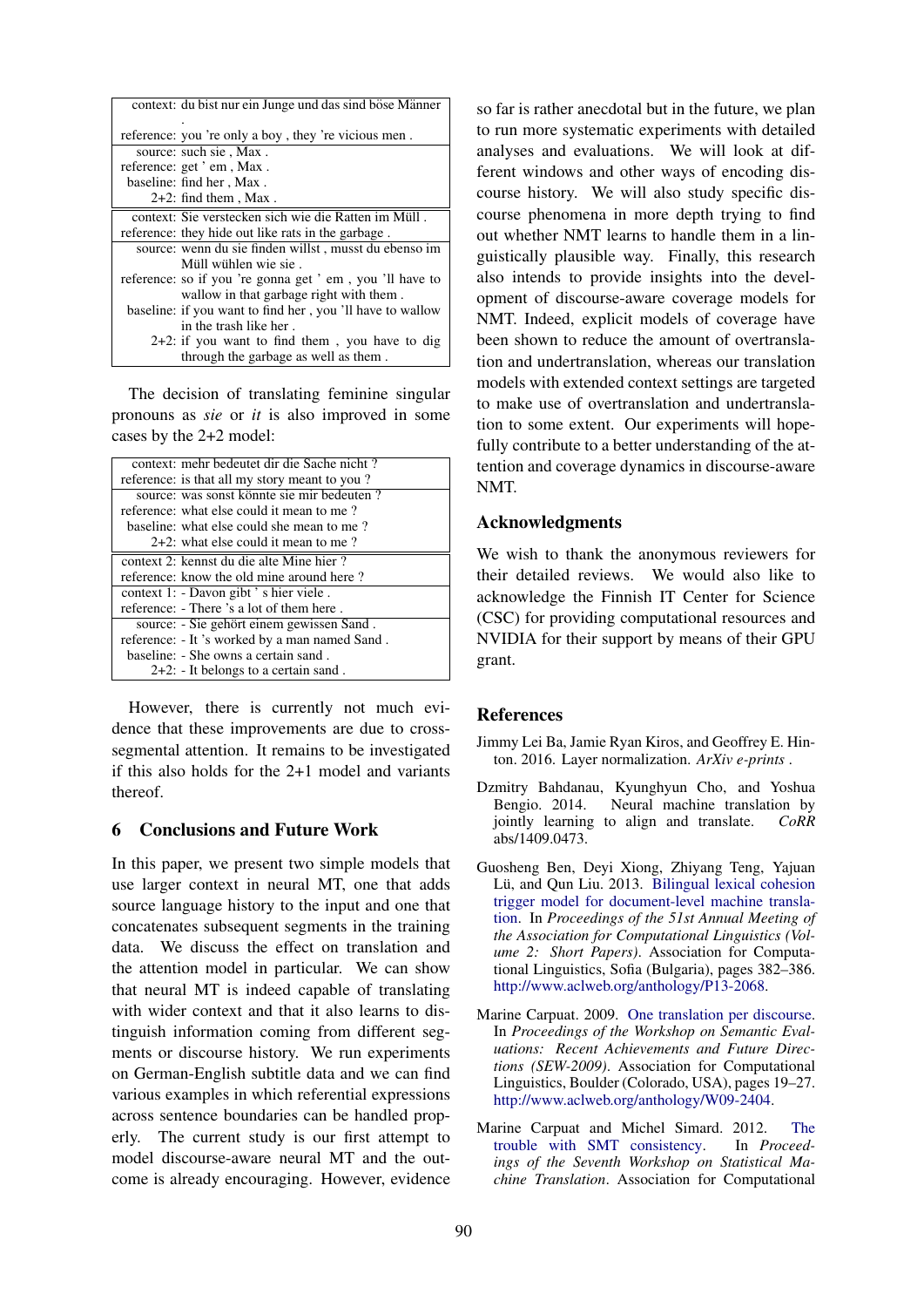Linguistics, Montréal (Canada), pages 442–449. http://www.aclweb.org/anthology/W12-3156.

- Yarin Gal and Zoubin Ghahramani. 2016. A theoretically grounded application of dropout in recurrent neural networks. In *Advances in Neural Information Processing Systems 29 (NIPS)*.
- Liane Guillou. 2012. Improving pronoun translation for statistical machine translation. In *Proceedings of the Student Research Workshop at the 13th Conference of the European Chapter of the Association for Computational Linguistics*. Association for Computational Linguistics, Avignon (France), pages 1–10. http://www.aclweb.org/anthology/E12-3001.
- Christian Hardmeier. 2012. Discourse in statistical machine translation: A survey and a case study. *Discours* 11.
- Christian Hardmeier. 2014. *Discourse in Statistical Machine Translation*, volume 15 of *Studia Linguistica Upsaliensia*. Acta Universitatis Upsaliensis, Uppsala.
- Christian Hardmeier and Marcello Federico. 2010. Modelling pronominal anaphora in statistical machine translation. In *Proceedings of the Seventh International Workshop on Spoken Language Translation (IWSLT)*. Paris (France), pages 283–289.
- Christian Hardmeier, Sara Stymne, Jörg Tiedemann, and Joakim Nivre. 2013a. Docent: A documentlevel decoder for phrase-based statistical machine translation. In *Proceedings of the 51st Annual Meeting of the Association for Computational Linguistics: System Demonstrations*. Association for Computational Linguistics, Sofia (Bulgaria), pages 193– 198. http://www.aclweb.org/anthology/P13-4033.
- Christian Hardmeier, Jörg Tiedemann, and Joakim Nivre. 2013b. Latent anaphora resolution for cross-lingual pronoun prediction. In *Proceedings of the 2013 Conference on Empirical Methods in Natural Language Processing*. Association for Computational Linguistics, Seattle (Washington, USA), pages 380–391. http://www.aclweb.org/anthology/D13-1037.
- Sepp Hochreiter and Jürgen Schmidhuber. 1997. Long short-term memory. *Neural Computation* 9(8):1735–1780. https://doi.org/10.1162/neco.1997.9.8.1735.
- Sebastien Jean, Stanislas Lauly, Orhan Firat, and Kyunghyun Cho. 2017. Does Neural Machine Translation Benefit from Larger Context? *ArXiv e-prints, 1704.05135* https://arxiv.org/abs/1704.05135.
- Philipp Koehn, Hieu Hoang, Alexandra Birch, Chris Callison-Burch, Marcello Federico, Nicola Bertoldi, Brooke Cowan, Wade Shen, Christine Moran, Richard Zens, Christopher J. Dyer, Ondřej Bojar, Alexandra Constantin, and Evan Herbst. 2007. Moses: Open Source Toolkit for Statistical Machine Translation. In *Proceedings of ACL*. pages 177–180.
- Ronan Le Nagard and Philipp Koehn. 2010. Aiding pronoun translation with co-reference resolution. In *Proceedings of the Joint Fifth Workshop on Statistical Machine Translation and MetricsMATR*. Association for Computational Linguistics, Uppsala (Sweden), pages 252–261.
- Pierre Lison and Jörg Tiedemann. 2016. Opensubtitles2015: Extracting large parallel corpora from movie and tv subtitles. In *Proceedings of the 10th International Conference on Language Resources and Evaluation (LREC-2016)*.
- Sharid Loaiciga, Thomas Meyer, and Andrei Popescu-Belis. 2014. English-french verb phrase alignment in europarl for tense translation modeling. In Nicoletta Calzolari, Khalid Choukri, Thierry Declerck, Hrafn Loftsson, Bente Maegaard, Joseph Mariani, Asuncion Moreno, Jan Odijk, and Stelios Piperidis, editors, *Proceedings of the Ninth International Conference on Language Resources and Evaluation (LREC'14)*. European Language Resources Association (ELRA), Reykjavik, Iceland, pages 674–681. ACL Anthology Identifier: L14-1205. http://www.lrecconf.org/proceedings/lrec2014/pdf/205 Paper.pdf.
- Minh-Thang Luong and Christopher D. Manning. 2016. Achieving open vocabulary neural machine translation with hybrid word-character models. In *Proceedings of the 54th Annual Meeting of the Association for Computational Linguistics (Volume 1: Long Papers)*. Association for Computational Linguistics, Berlin, Germany, pages 1054–1063.
- Yanjun Ma, Yifan He, Andy Way, and Josef van Consistent translation using discriminative learning – A translation memoryinspired approach. In *Proceedings of the 49th Annual Meeting of the Association for Computational Linguistics: Human Language Technologies*. Association for Computational Linguistics, Portland (Oregon, USA), pages 1239–1248. http://www.aclweb.org/anthology/P11-1124.
- Thomas Meyer, Andrei Popescu-Belis, Najeh Hajlaoui, and Andrea Gesmundo. 2012. Machine translation of labeled discourse connectives. In *Proceedings of the Tenth Biennial Conference of the Association for Machine Translation in the Americas (AMTA)*. San Diego (California, USA).
- Robert Östling, Yves Scherrer, Jörg Tiedemann, Gongbo Tang, and Tommi Nieminen. 2017. The Helsinki neural machine translation system. In *Proceedings of the Second Conference on Machine Translation*. Association for Computational Linguistics, Copenhagen, Denmark.
- Lorenza Russo, Sharid Loáiciga, and Asheesh Gulati. 2012. Improving machine translation of null subjects in Italian and Spanish. In *Proceedings of the Student Research Workshop at the 13th Conference of the European Chapter of the Association for*